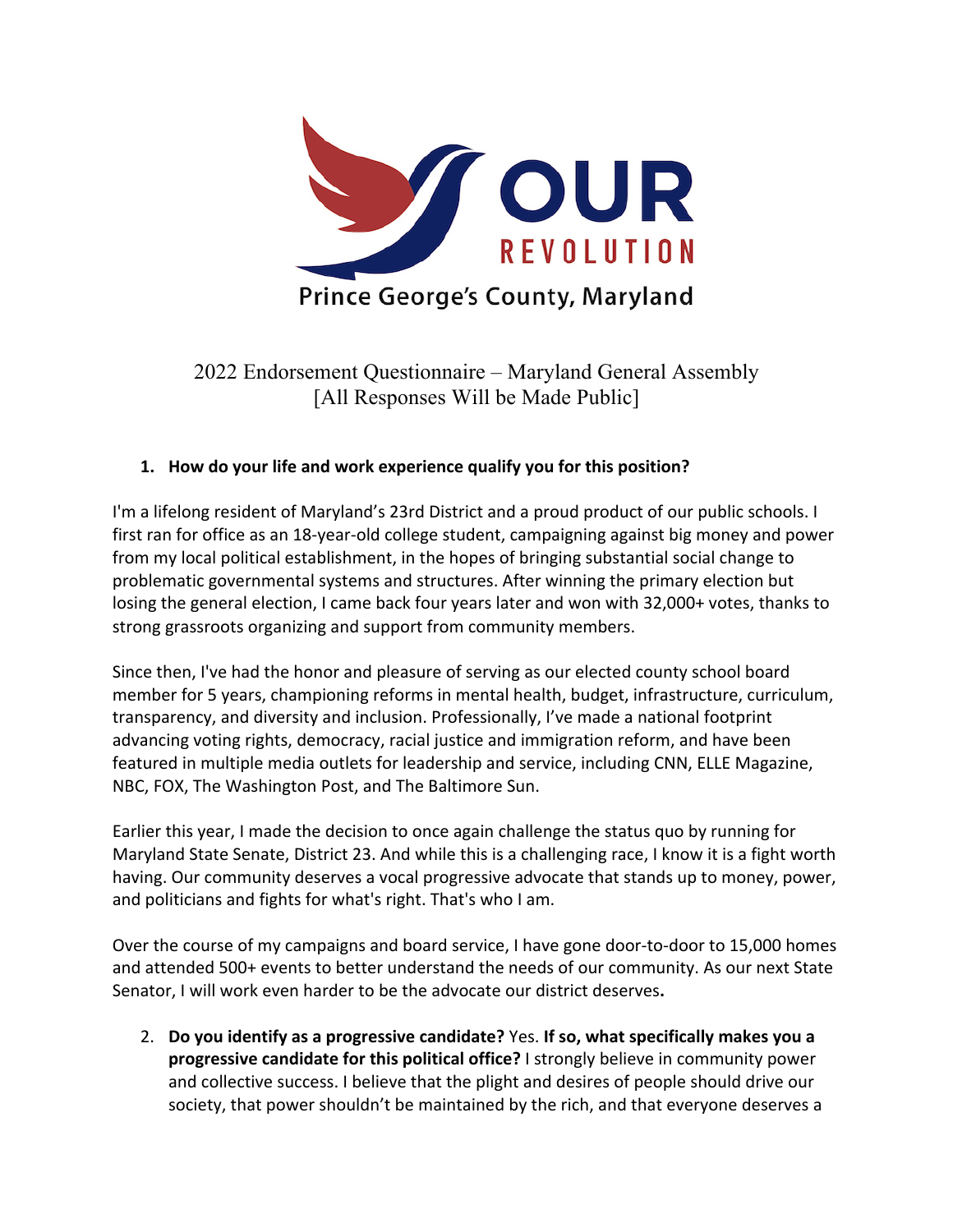good quality of life that does not revolve around working themselves to exhaustion (all to profit corporations and certain industries). **Can you name three areas where enacting progressive legislation will make a large difference.** There are so many! **Please elaborate.** My progressive platform prioritizes educational equity, strengthening our democracy, universal healthcare, environmental justice, affordable housing, corporate accountability, worker rights, and criminal justice and immigration reform. Specifics can be found at www.raaheela.com

- 3. **Where are you getting money for your campaign?** The vast majority of funds raised for this race have come from individual donors. The rest is from union organizations or candidate committees of young and/or progressive-minded candidates who I am working with to change our community for the better.
	- a. **Do you accept PAC money and if yes, which PACs have contributed to you?** I have not accepted any PAC money in this race to date. In the past, and in the future, I may accept funds from the PAC arms of unions or progressive non-profit organizations. I have not accepted, nor do I intend to accept, corporate PAC money in this race.
	- b. **Do you accept money from developers, lobbyists or liquor store owners?** No
- 4. **Twenty five states hold special elections to fill vacancies in their state legislatures. Maryland does not. Maryland's appointment process provides the advantage of incumbency to appointed members and has resulted in thirty percent of the current Senate and twenty-five percent of the current House having started their legislative careers as appointees. Will you support a constitutional amendment bill that eliminates the recommendation by the Central Committee and the appointment by the Governor to fill a vacancy in the General Assembly and replaces it with a special election?** Yes, supporting special elections in lieu of appointments is specifically on my platform at www.raaheela.com
- 5. **Do you support a public financing system for delegates and senators?** Yes, supporting public financing is specifically on my platform at www.raaheela.com **Can you offer a reason why bills in the General Assembly for this program have not moved?** I do not conclusively know why, but I assume public financing of elections would yield a very real threat to incumbents in power that benefit from the current campaign finance system. **What can the community do and what can rank and file General Assembly members do to advance a public financing system?** The community should continue to advocate for public financing on all levels, and rank and file General Assembly members should support legislation that is brought forward to make it happen.
- 6. **Do you support expanding the gubernatorial small-donor public financing system to the Comptroller and AG races?** Yes.
- 7. **State enabling legislation currently permits public financing to be implemented for county executive and council races in every county. Do you support expanding this**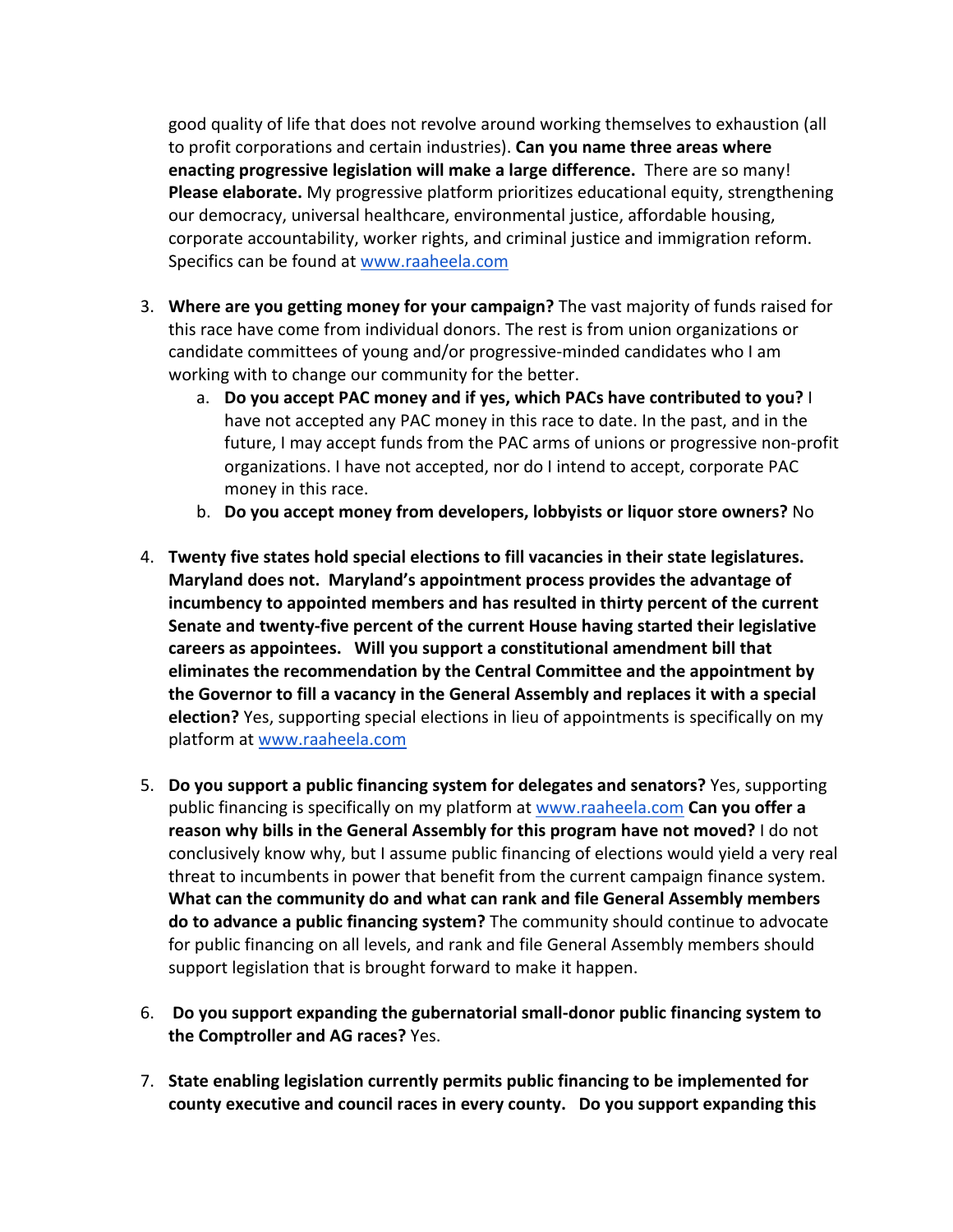**enabling legislation to cover all local races?** Yes. **A bill to expand enabling legislation has been in the House for two years with no opposition and no movement. Please comment.** It's unfortunate that there has been no movement on this enabling legislation. Localities should be allowed the opportunity to conduct public financing of any elected positions they deem fit.

8. **Our Renewable Portfolio Standard (RPS) provides subsidies paid by Maryland rate payers to many dirty technologies – trash incineration, for example – under the guise that they are renewable. Environmental groups and activists have tried to clean up the RPS for the last decade and have still not succeeded largely due to the power of lobbyists and the leadership in the General Assembly and the fragmentation of environmental groups. What are your thoughts on how we cut through this quagmire and what hope do you think we have to creating the real changes we need to address global warming?** Our elected officials must support legislation that cleans up the RPS, and enact legislation with strong goals to address climate change. I have a track record of that. As a school board member for Prince George's County, I supported a resolution to establish 100% clean energy in our public organization by 2040. Additionally, because of my strong environmental stances and vision for the state, I am proudly the endorsed candidate of the Maryland Chapter of the Sierra Club in this race. **Do you support the language in HB 11 introduced in 2022.** Yes, I support HB11.

## 9. **Do you support single-payer health care?** Yes **If elected,**

- a. **will you lobby our elected members in Congress to support single-payer healthcare bill?** Yes, I am willing to do this.
- b. **commit to ask for a legislative study or create an executive agency study of the feasibility of implementing single-payer health coverage in Maryland?** Yes, I am willing to do this.
- c. **Connecticut has shown that when a state administers Medicaid, administrative costs are slashed. Will you join us in asking the Governor to request a federal CMS waiver to remove MCOs from our Medicaid program and have the State administer the program?** Yes, I am willing to do this.
- 10. **In 2021, members of the public were able to submit written testimony on bills online and provide oral testimony on bills remotely. Prior to 2021, members of the public had to travel to Annapolis, sign up an hour or two before the hearing, submit 40 copies of written testimony and wait for hours to speak for a couple of minutes at a committee hearing. Obviously, most members of the working public never attempted this feat but the General Assembly was chock filled with paid lobbyists. After having established the technological feasibility of remote oral testimony, the General Assembly took it away in 2022 and permitted only in-person oral testimony despite the protests of over 100 organizations. Do you support this removal of public access?** I do not support this rollback. **What does this say to you about how the General Assembly is run and how can it be changed?** To me, this says that "business as usual" is